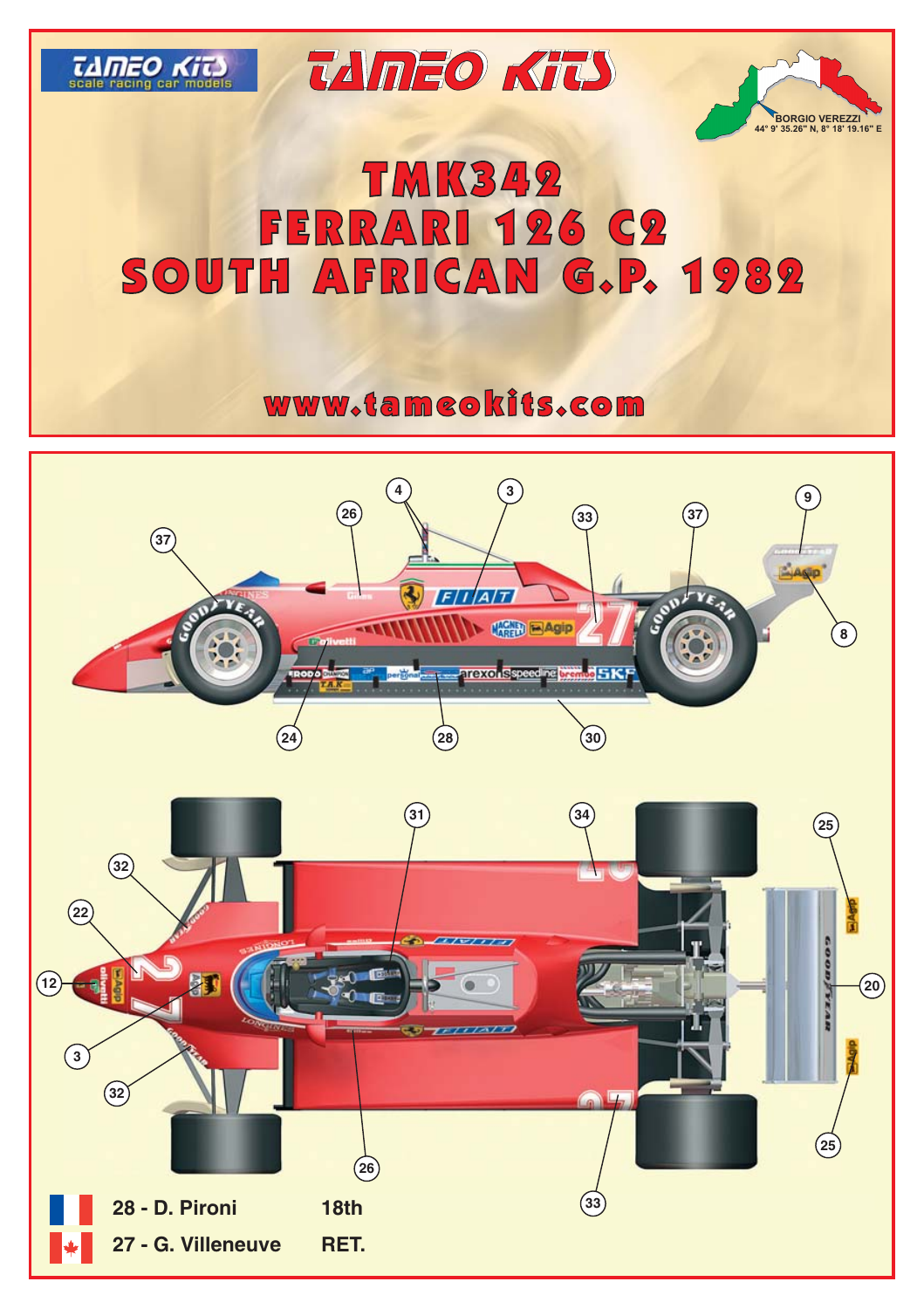

## **TAMEO KITS** srl

Via Valle, 111 - P.O. Box 61 17022 BORGIO VEREZZI SV ITALY Tel. 39 019 - 615.250 Fax. 39 019 - 615.310

www.tameokits.com website e-mail sales@tameokits.com

Made in Italy. Modello per collezionisti in scala 1/43. Vietata la vendita ai minori di 14 anni. Nocivo per ingestione.<br>Conservare fuori dalla portata dei bambini. Tameo Kits declina ogni responsabilità per un uso impropri Made in Italy. Collector 1/43 Scale Models. Not for sale to persons under 14 years of age. Dangerous if swallowed.<br>Keep out of reach of children. Tameo Kits not held responsable for any damage or injury<br>resulting from impr

Made in Italy. Modèle pour collectioneurs échelle 1/43. Vente interdite aux enfants de moins de 14 ans.<br>Dangereux si avalé. Conserver hors de la portée des enfants. Tameo Kits décline toute responsabilité dans le cas de mages dérivants de l'usage non approprié du produit.

Made in Italy. Sammlermodell im Massstab 1/43. Verkauf an Jugendliche unter 14 Jahren verboten.<br>Schädlich bei Verschlucken. Tameo Kits lehnt jede Verantwortung bei unsachgemässer Benutzung des Produktes ab.

e-mail sales @tameokits.com Hecho en Italia. Coleccion de modelos a escala 1/43. Prohibida la venta a menores de 14 años.<br>e-mail technical@tameokits.com Nor comestible. Mantener fuera del alcanc e de los niños. Tameo Kits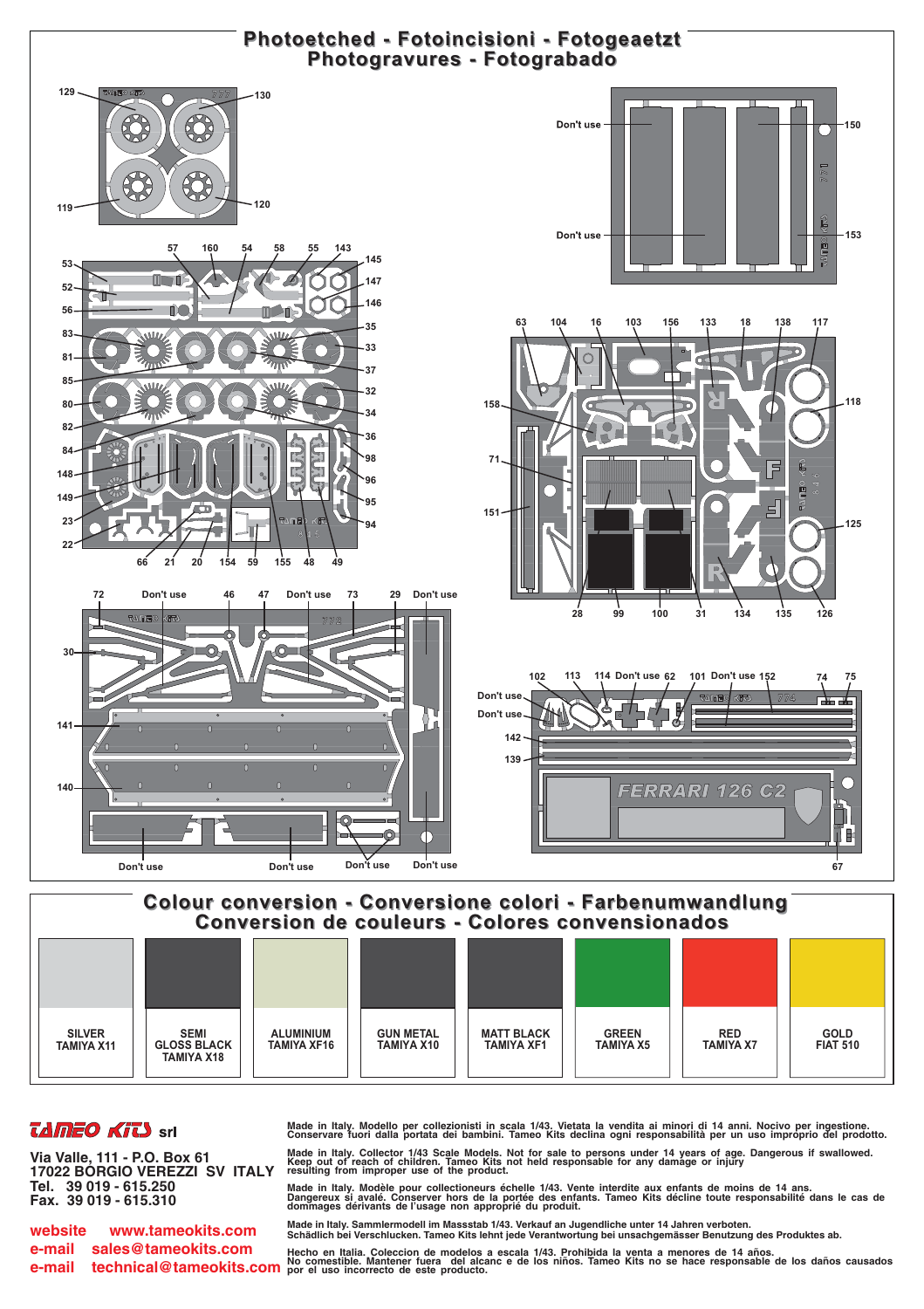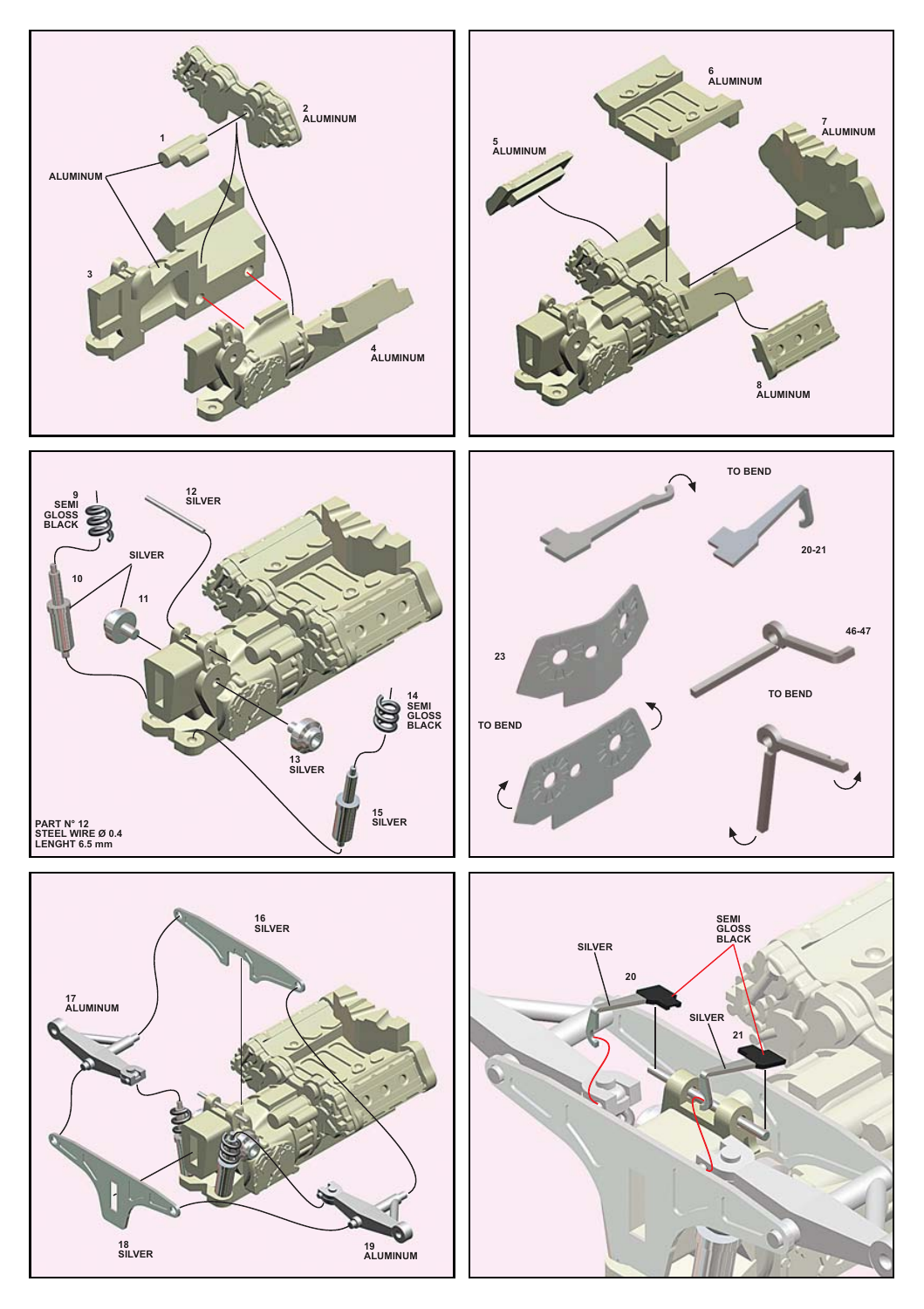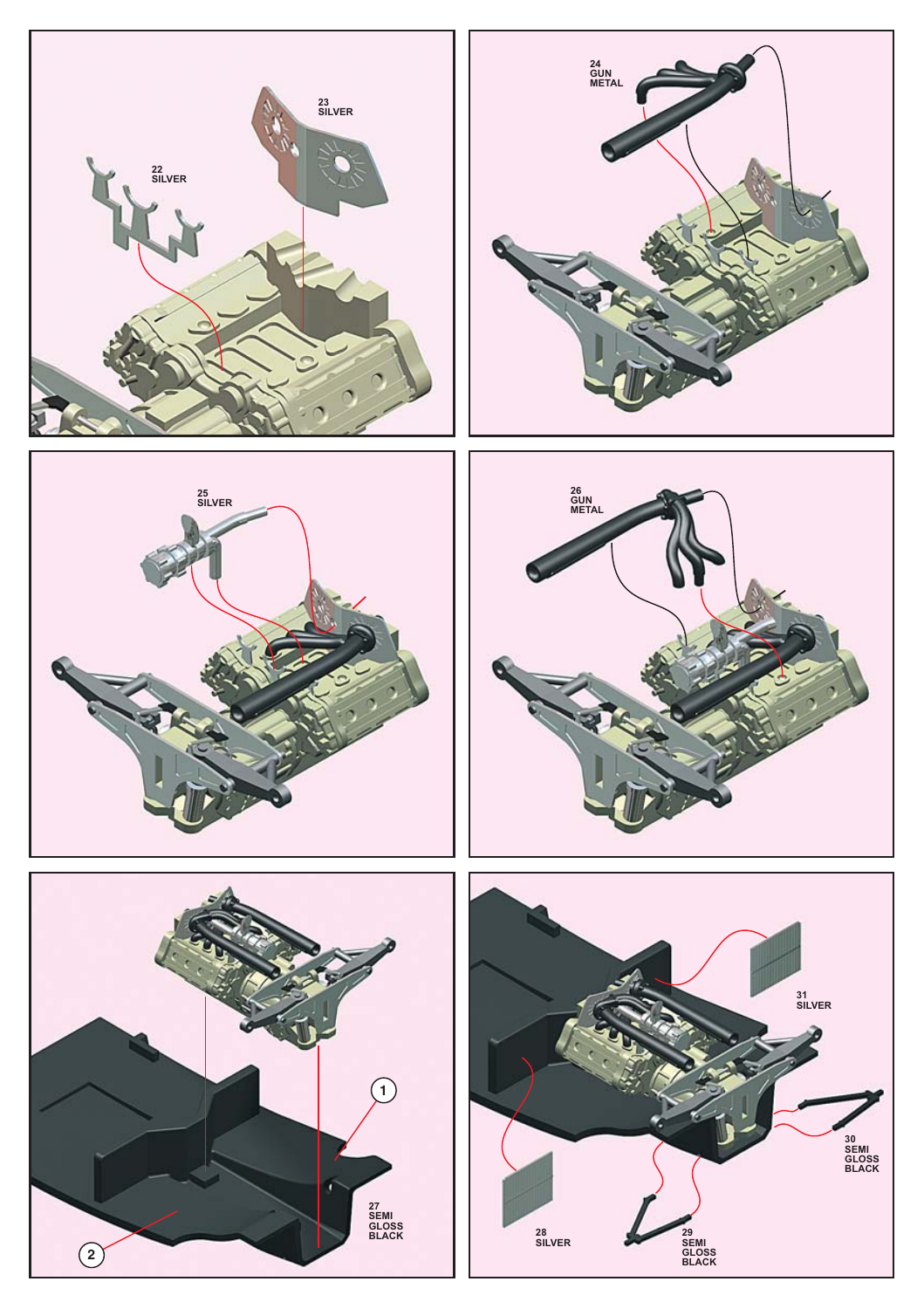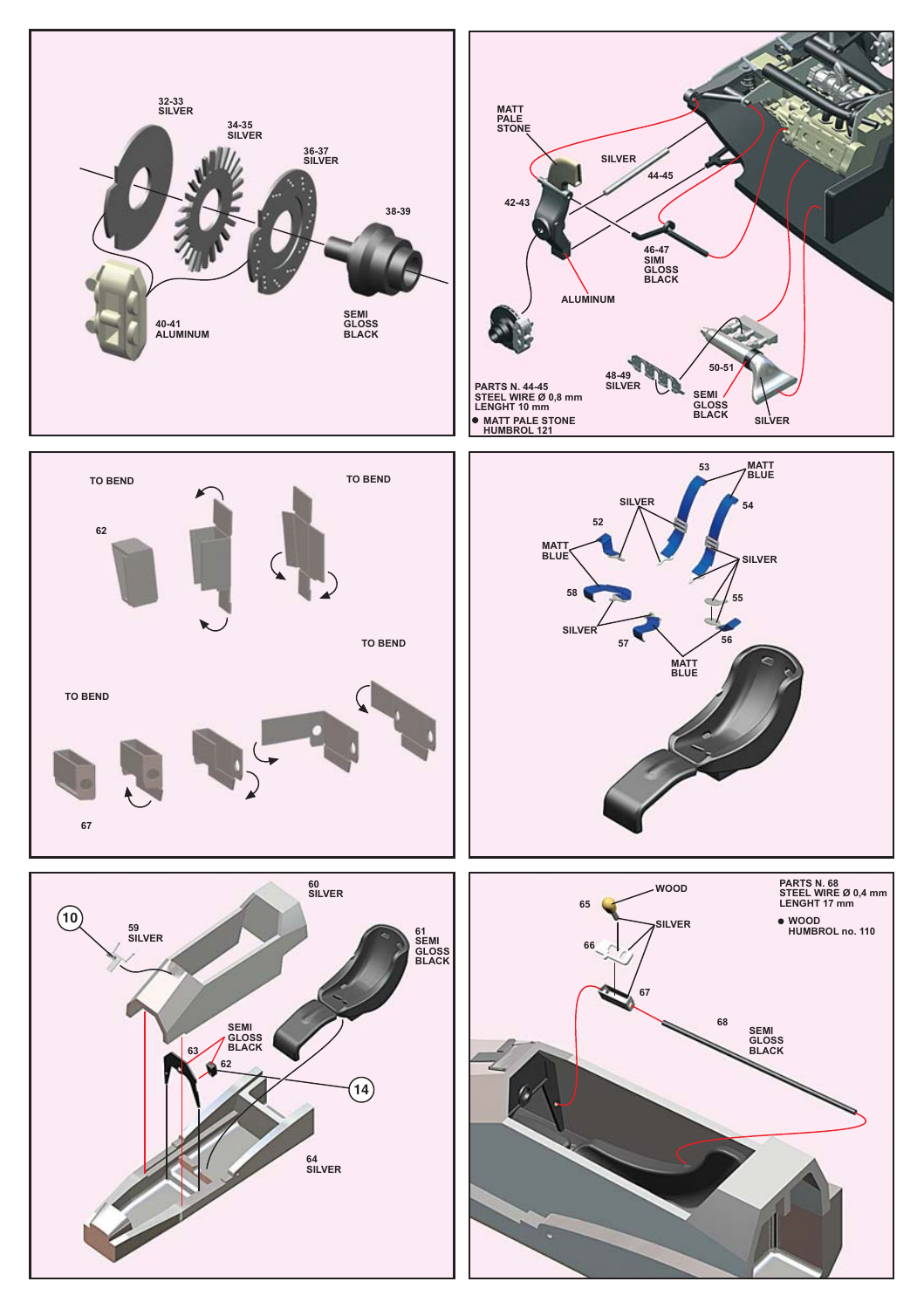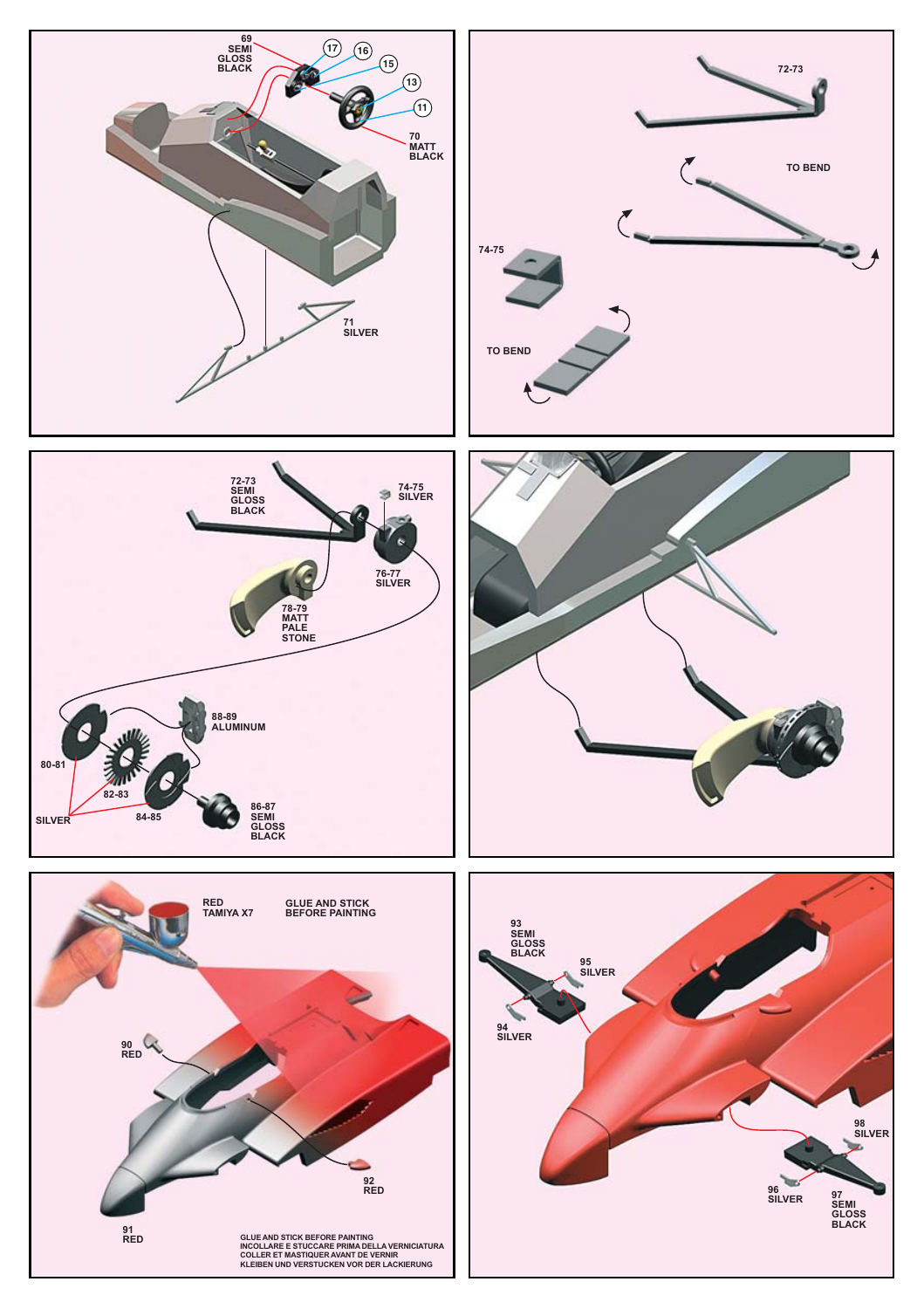